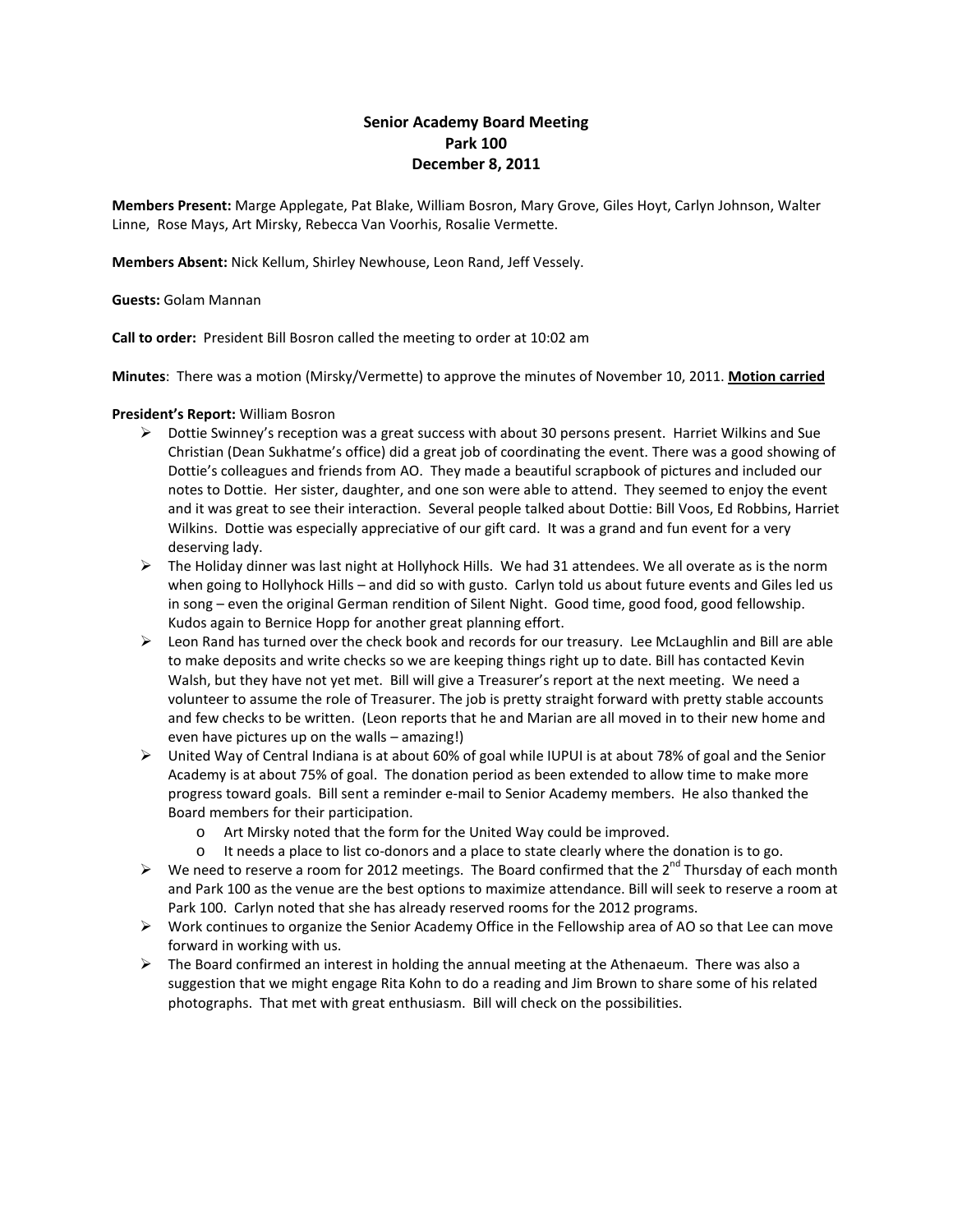### **Committee Reports:**

#### **Program Committee:** Carlyn Johnson

- Carlyn noted that the January meeting will occur on **Wednesday, Jan. 25, 2012 at 10:30 am** at Park 100. The program relates to health care costs. Two speakers are Alex Slabosky (IU Health Executive) and Doug Leonard (Executive director of the Indiana Hospital Assoc.). A third speaker is yet to be named. Carlyn thought it might be interesting to add a medical doctor to the speaker mix. A bigger room will be needed for this program as Carlyn expects a really good turnout. She asked if a postal mailing could go out to members who do not have e-mail regarding this event as well as other future events. Walt indicated that it could be done. It is up on the web. A "save the date" memo went out recently via e-mail.
- Carlyn shared information related to Yellow Tag Household Sales of the Central Indiana Alliance (CIA). CIA is a part of the National Assoc. of Senior Move Managers. She suggested that a program might be developed for next year about such services as this that help seniors in transition. It was noted that a general meeting about services and resources for seniors without endorsing a particular company would be a great idea. Seniors are especially interested in ways to maintain their independence, but don't always know what is available to them. It could be a great learning program. Becky noted that seniors don't always know about things that would benefit them, but are interested in the "nitty gritty" that they can really relate to. Perhaps that could be another related program or a focus of this resources idea. Carlyn will explore it further.

#### **Nominations Committee:** Walter Linne

- $\triangleright$  Walt noted that we are still searching for a Treasurer. He stated that the Treasurer must be a member of the Board. **Mary Grove** volunteered to serve as Treasurer until May 2012. Thank you, Mary.
- $\triangleright$  Walt said there were two candidates to replace Leon Rand on the Board: Ursula Roberts and Randall Strate. It was moved (Linne/Vermette) that Randall Strate fill the vacancy on the Board. **Motion carried.**
- $\triangleright$  We need to have a slate for Board elections by March. Please forward nominees to Walter. Walt will seek nominees from both faculty and staff.
- $\triangleright$  Walt reminded us that we still need someone to serve as editor of the Sentinal. He would welcome suggestions of people with the needed skill set for the position.
- $\triangleright$  Giles Hoyt has agreed to continue his work on the SA web site and as a member of the Communications Committee after his term on the Board is concluded.
- $\triangleright$  Walt also noted that we need to update our brochure. Bill and Giles offered to help Walt with that effort.

### **Last Lecture Committee:** Golam Mannan

- Suzanne Vicks' office of communications has merged with IU Bloomington. Pat McAleer from Bloomington is now in charge. Golam met with Pat McAleer, Suzanne Vicks, Vice Chancellor Amy Warner, Sue Herrell and others. Outcome: All future publicity regarding the Last Lecture will go through Pat McAleer in Bloomington.
- The Last Lecture will occur on **March 30, 2012**. The location is still under consideration. The Campus Center is booked and will not be available. Golam booked it for 2013 to be sure we can use it in the future. Sue Herrell is currently reviewing the Herron Auditorium in Eskanazi Hall as well as the Convention Center though that is costly. It was suggested that Golam also explore larger rooms in the Lecture Hall.
- $\triangleright$  There will be about 7 nominees for the 2012 Last Lecture speaker. It is an excellent and diverse list. Golam encouraged Board members to feel free to nominate candidates. Faculty and staff have been encouraged to do so. The committee is considering expanding the marketing effort to allow students to make nominations.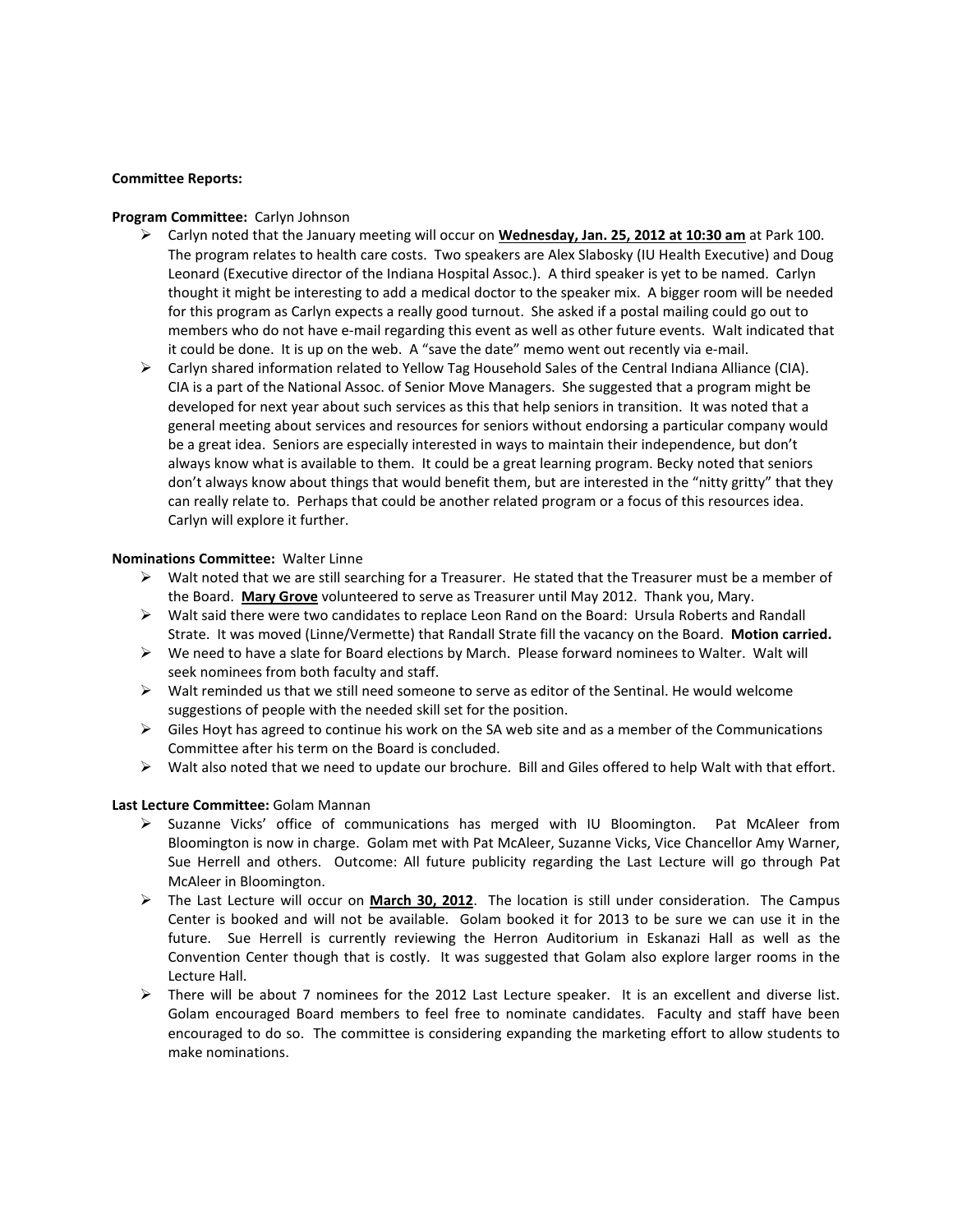### **Old Business:**

**Revision of the Bylaws:** Giles Hoyt, Walter Linne, William Bosron. (recommended changes **bold and underlined**)

- The working group recommended the following change in the Bylaws related to **Article III – Membership:** "Membership shall be open to all retired **and former** faculty and staff of IUPUI **and affiliated campuses** who agree to make a commitment to the activities of the Academy and to pay dues as recommended by the Board of Directors and approved by the Academy."
- $\triangleright$  After some discussion it was moved (Mays/VanVoorhis) that the Bylaws change be as follows: "Membership shall be open to all retired **and former** faculty and staff of IUPUI who agree to make a commitment to the activities of the Academy and to pay dues as recommended by the Board of Directors and approved by the Academy" **Motion carried**
- $\triangleright$  Further discussion ensued about clarity of the statement. It was then moved (Hoyt/Mays) that the change be amended to read: "Membership shall be open to all retired **and former full-time** faculty and staff of IUPUI who agree to make a commitment to the activities of the Academy and to pay dues as recommended by the Board of Directors and approved by the Academy." **Motion carried.**
- The Board accepted (**by consensus)** the recommendation that "First-year **IUPUI** retirees are given one year free membership"

#### **New Business**: None

It was moved (Hoyt/Blake) that the meeting be adjourned. **Motion carried** at 11:27 am.

Respectfully submitted, Margaret Applegate, Secretary

# **THE NEXT MEETING WILL BE AT 10:00 AM ON JANUARY 12, 2012 AT PARK 100 PLEASE BRING YOUR COPY OF THE DECEMBER MINUTES AND JANUARY AGENDA TO THE MEETING.**

ATTACHMENT: Meeting schedule through April (May?)